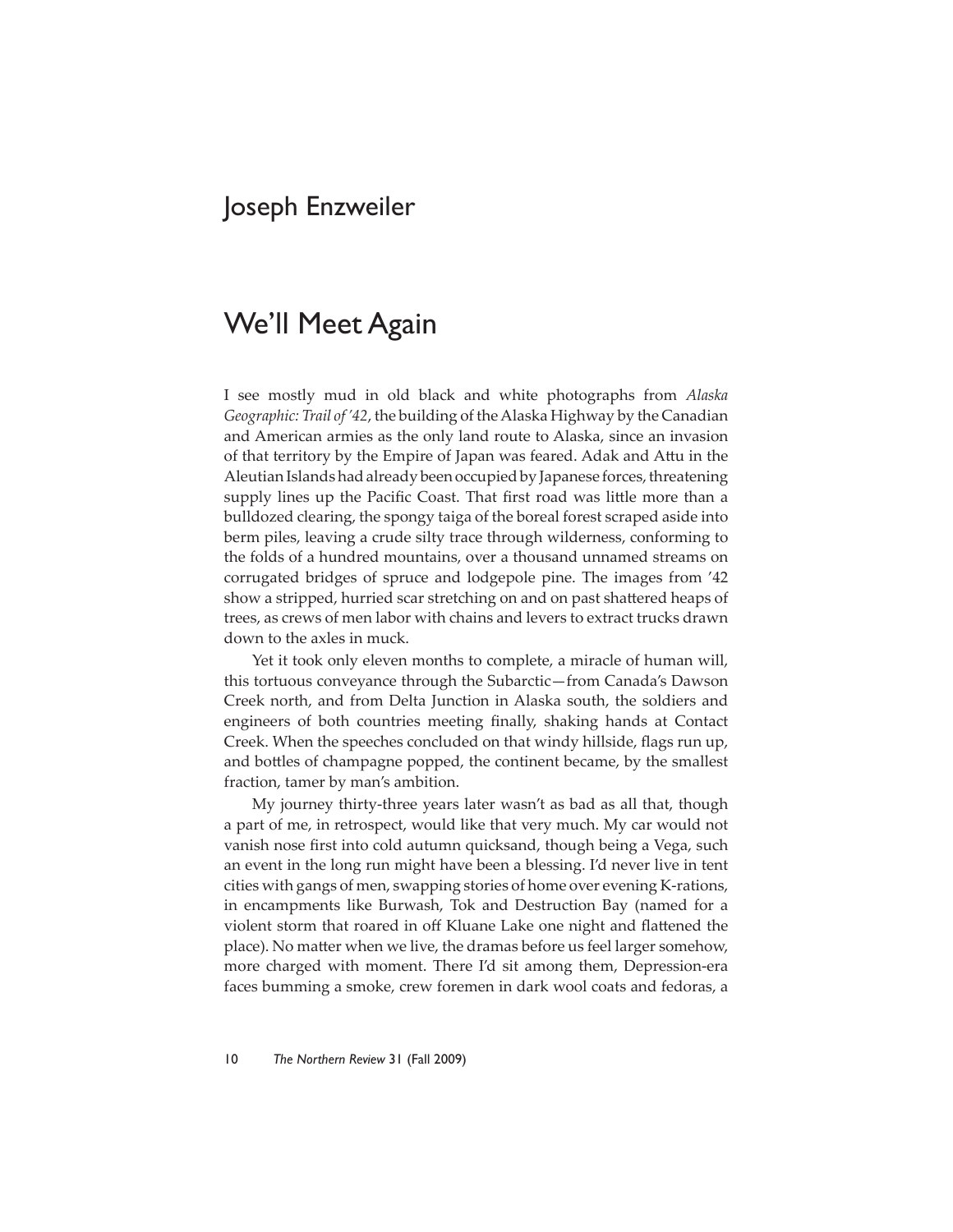war raging that had to be won, and a road to push through with machines testing their diesel hearts against a rugged continent.

We live constantly in history, if only we knew it. I kept no journal in those years, no receipts or gas log growing quaint with age, no sign at all I'd ever been that way. It's each ordinary moment I want back again, if only in blurred photographs taken with my Brownie Instamatic—a view of my car in mud, a few self-portraits along any lonesome stretch of highway, and the highway itself looking more like a million lakes, mirrors for the clouds, than a true way north.

I think it unlikely I'll repeat the tired cliché to children of my friends how, as a child, I walked six or eight miles each day to school, barefoot in the snow, as one of my father's racing-pigeon buddies, astonishingly, used to tell with high seriousness. I won't brag about winters of old, winters twice as cold as those since whomever I'm talking to was born, or about the value of a dollar, good penmanship and an old-fashioned education, back when Eisenhower was President and my mother had to wear a hat to church and I accepted my corporal punishment across the knuckles (without ever once considering litigation) beneath the godly crack of Sister Mary DeLourde's twelve-inch wooden ruler. That said, I could be bragging just a little when I tell you how it was driving the Alaska Highway in the summer of 1975, might lapse a wee bit into hyperbole, but only enough, I hope, to coax more truth out of memory: that road was one long damn endless mess!

For fifty years, the highway's reputation preceded all who drove it. It was commonly understood you'd be involved in an assault, the gauntlet, a test of people and their machines. This veneer of myth and high drama provided lodges along the way a brisk seasonal trade in postcards and decals, scenes detailing the grime and automotive hell of travel for amazed relatives back in California to ponder, or stuck on the vehicle's rear bumper as a certificate of achievement, the motorist's purple heart.

By the 1950s the highway was deemed adequate for adventurous souls, smooth enough in places to cruise at thirty or even forty-five miles per hour! Steel bridges slowly replaced wood, though it took another four decades for its thousand switchbacks, dips and hairpin turns (wash-outs flagged red)—and especially every for-no-reason-in-the-middle-of-aperfectly-good-straightaway whoop-de-do to the left or right—to at last be straightened out. The story goes that these had been built on purpose to break the line of fire on troop and supply transports in case of strafing by Japanese machine guns.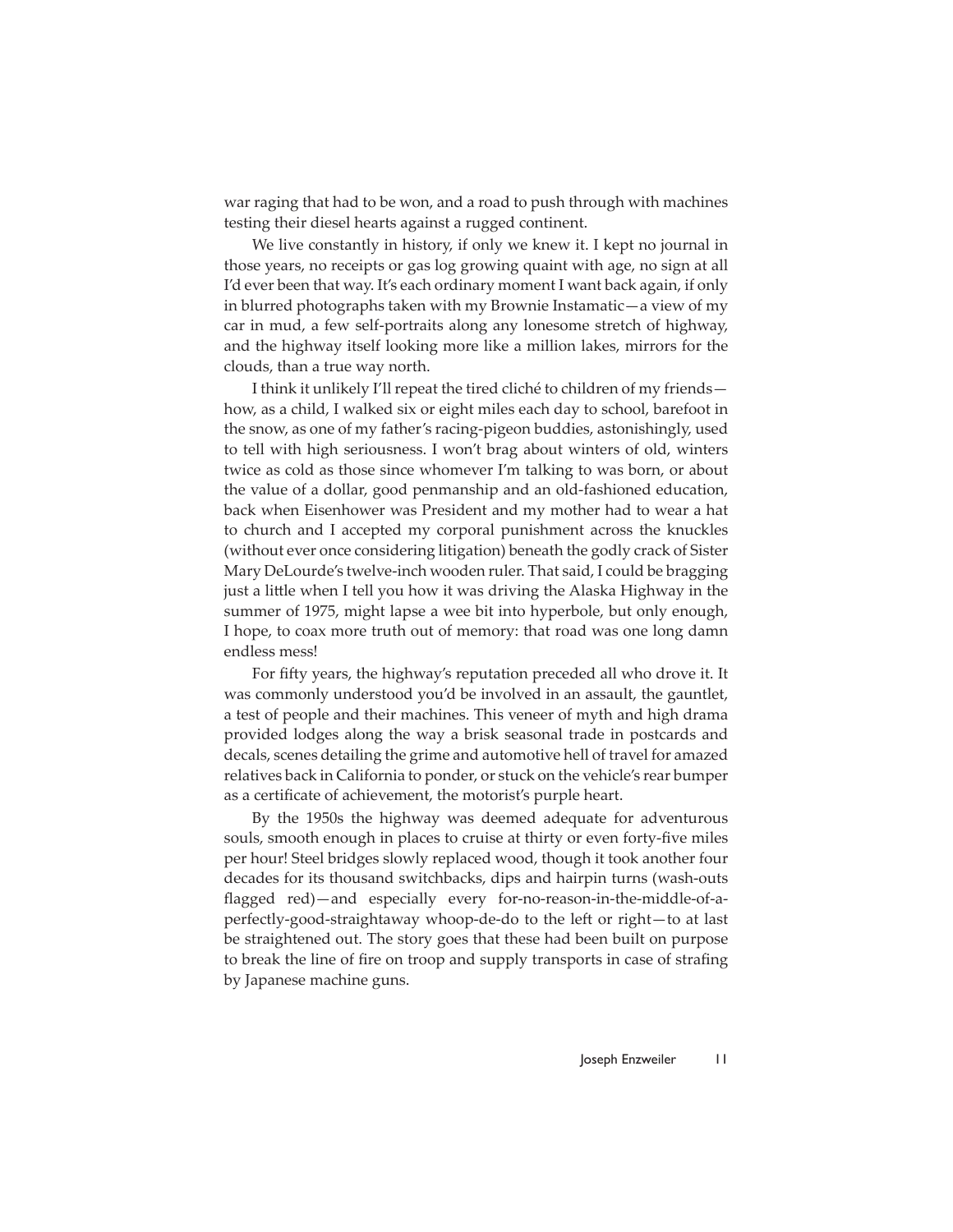In 1968, oil was discovered in Prudhoe Bay. After years stalled in congressional debate and the issuance of permits, construction began on a Great Alaskan Pipeline that would one day carry a ceaseless river of crude oil from the Arctic Slope eight hundred miles south to tankers in Valdez. America was thirsty. Long gas lines back home, oil embargoes, trouble in the Middle East, all threw shadows of fear and panic across the nation. And the boom was on. Like the Trail of '42, here was a new enemy to conquer, a new timetable to beat. The contract for manufacture of the 48-inch pipe was awarded to a Japanese firm (now there's irony for you!). A few of the enormous structures destined for the Arctic coast, modular camp facilities, flow stations and pumping complexes, were pre-fabricated and barged north in their entirety up the west coast, through the Bering Strait and Arctic Ocean to Prudhoe Bay. But all the rest of it—machine tools from Milwaukee, high pressure gas line out of Los Angeles, from Tulsa giant spools of wire, steel cable from Kansas City, precision valves drop-forged in Cincinnati, generators, cook stoves, dining room chairs and tables, pans and kettles and the prime rib and king crab that would cook in them for workers up and down the line; from a hundred American cities, diamondtipped augers to bore through frozen river beds, concrete, cinder block, insulation, nuts and bolts, trucks and toothpicks, knives and forks, the big stuff and the small stuff, a million necessities adding up to make oil flow at last … Alyeska, the consortium of oil producing companies, hurried it all north as fast as it could roll on 18-wheelers, funneling the needs of one of history's great engineering feats up a single unpaved road, winter and summer, night and day, for three years. Time became money. The sheer volume of truck traffic in relentless numbers, thirty and forty tons apiece, barreling up and down the Alaska Highway, deformed and tore it into a twelve-hundred mile minefield of nasty, corrugated rain-filled holes.

\*\*\*

Rain's a good place to start. If other details are a blur on that first journey, I certainly remember rain. For nine hundred miles it came down, big thick rain, sideways rain, cold and turgid with winter. It fell and fell and it was always wet, except in high country where it hailed, and once fell overnight, feathering the land with late summer snow, melting by day to those brown murky pictures from the war. And I remember trucks, not the kindest combination, especially for a young fellow on his first trek to the New World in the modest cocoon of a compact car. It was enough that I rattled and bumped the hours away, each mile stretching into dread for my engine, tires, a broken hose on the axle-busting sink hole just up the bend. It was enough to weary out the inexhaustible miles of forest tangled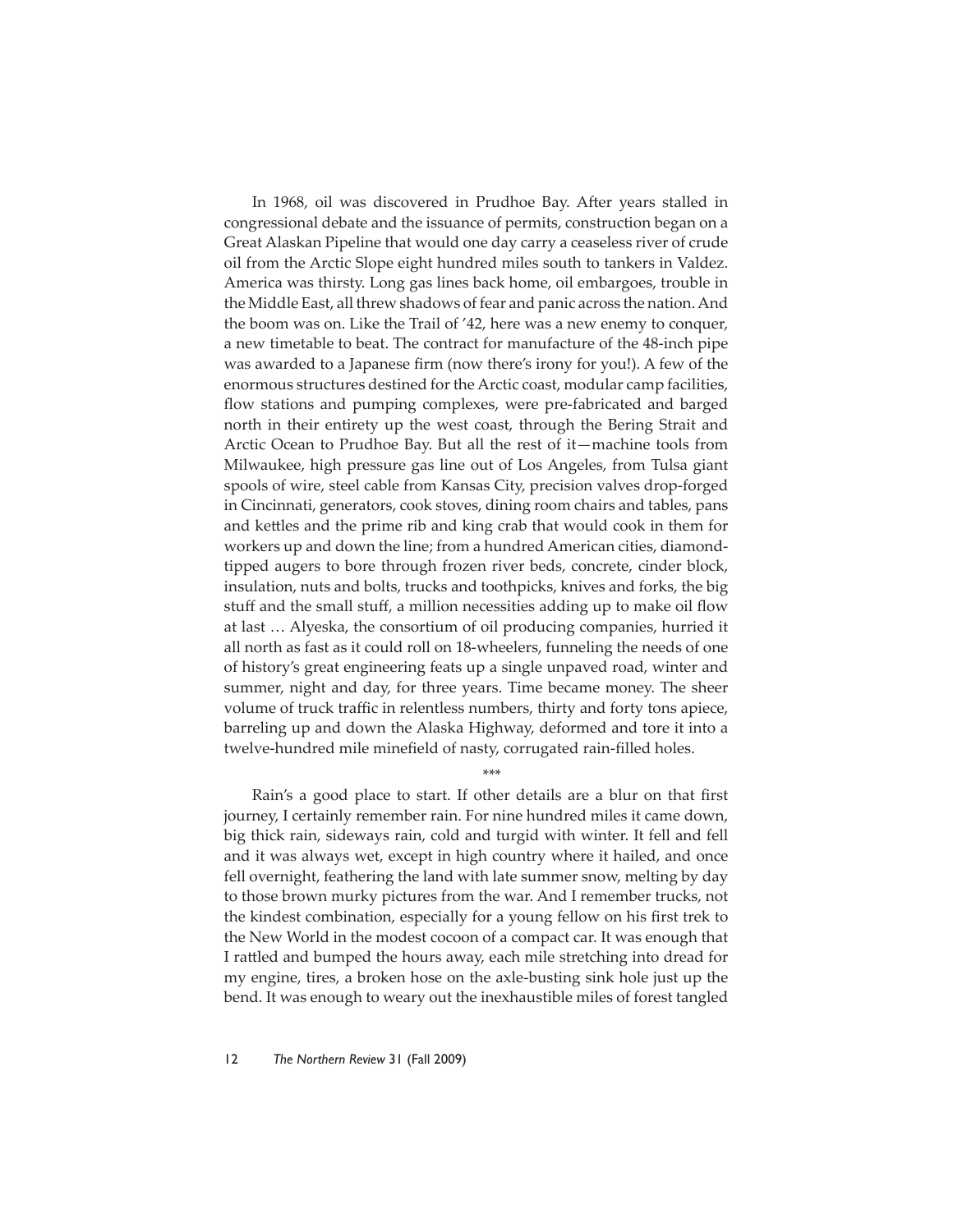to mist on either side, converging at the vanishing point, a scene replayed hour after hour, day after day, burning itself forever into memory.

But then, out of nowhere, an angry steel cage, the sudden grille of a semi bore down in my rearview mirror, fog lights blazing, so close on my ass I could read the word "Peterbilt" on its radiator, imagined the cussing high up behind his windshield, a young guy most likely my age. Time was money. I hugged the shoulder, such as it is was, and hung on as a steel hurricane roared around me at sixty, seventy miles an hour, in its wake a typhoon of water and gravel slurry off the rear wheels like cosmic dirt from a comet. It's why the Vega's windshield soon resembled a star chart, dings and nicks and supernovas portraying an ancient story, the cost of battle, randomness of Fate, scars no self-respecting vehicle on the Alaska Highway in those days, down deep, was not proud to display.

A trucker's wall of wind could blow me off the road, not that I could see the road by then, sliding blind to an angled stop. "Son of a bitch" or some such thing came out of me as windshield wipers frantically squeegeed mud across the glass. I got out. Red tail lights vanished far ahead in a receding whine of shifting gears. I swabbed the headlights, kicked mud off the tail pipe and checked for drips, leaks and other broken bones even though I had no tools and charged forth on luck and hope. I lit a smoke. The forest listened all around me, without judgment but for the fine tapping of rain. Then off again. In no time, two miles or three, Cyclops was back in my rear view, time, time, money, money, inconsolable and mad.

\*\*\*

The fun began at Mile 93, an unmarked spot of near magical significance, the place where pavement ended. Not that "pavement" by then was much to shout about. I'd been nervous about Mile 93 ever since I pulled out of my parents' driveway three thousand miles ago, the exact moment when the solid line became a dash and the world as I knew it ended. My young sense of the North placed it beyond the capacity of machines and men to tame, where thinning human resources were fed into the vastness and devoured. The years would prove me wrong, for machines make the world smaller by and by, grant us the illusion that we're in control, and conceal our fear. But as I clunked across that first gravel mile, it seemed we humans had met our match, as rain melted this road away, ice and rain and the lust for oil.

Good thing I followed the ritual of all smart travelers. I attached a screen mesh on the Vega's grille to catch bugs and protect the radiator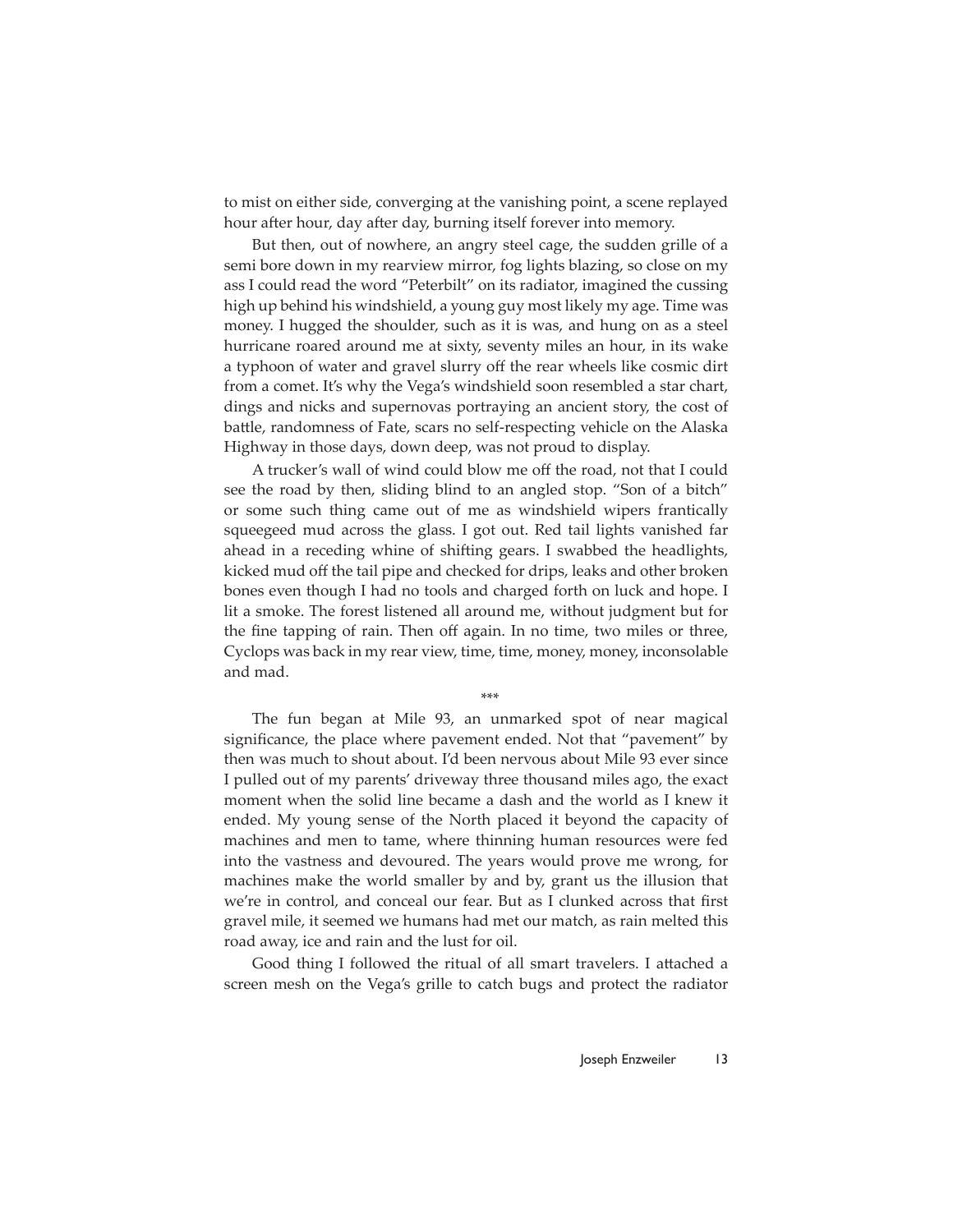from flying rocks; screwed plastic globes over the headlights and tied a rubber mat under the gas tank using bungee cords; packed flares, two flashlights, a handful of white plumber's candles, socket wrenches, tire chains, a handyman jack and two spare tires. Conventional wisdom knew it was crazy to head up that road with only a single spare. My precautions were modest. I beheld tourists from Florida and Texas leave Dawson Creek so decked out with prophylactic flaps and fog lights and guards of every sort, a dozen gas cans strapped to the roof and sheaths of wire mesh so extensive they resembled the broadcast transmitters for Radio Free Europe, vehicles so armored against the full dread of catastrophes that if this had been the twelfth century, they might have been setting off to recapture the Holy Land.

To assuage our fears, garages and repair shops prepared you for your ordeal; at least one resident sourdough checked your clearances, sold the shields, guards and gizmos needed to survive and in most cases, with a knowing chuckle, old road warrior that he was, passed along bits of wisdom free of charge. Like the carriage trade, these shops are all gone today; there's simply no need. Gone too is the café talk once overheard at every muddy stop up the Great Highway, reprieves from the wilderness to meet a human face or two and take in gossip of the road. In the first years I drove it, the highway was a litany of washouts, blasting zones, hellish detours and miles of pilot cars, dozers and graders running full bore, who may or may not see me far below in my metal steed. But we rattled on—Fireside, Teslin, Pink Mountain, places that with time acquired texture, and now and then, a memory.

If the waitress tells me "The fellas say it's pretty rough for twenty miles," I'll ask around until I hear the thing I want, then not believe it anyway. "The fellas say it's not too bad." Deep down, I knew it didn't matter. I am *here* and need to go *there*, on the only road there is. Believing never stopped the rain or mended holes, but it was in the asking that made me part of this human company, and the journey felt less alone. We were souls connected by a scatter of log cafés full of banter and refills, sandwiches and bland assurances. Our noise itself became the meaning, and the vast northern forest, for an hour, narrowed to the size of a table, ham and cheese on toast, coffee black, two sugars, the weary look in faces just like mine. That too is gone today, the weariness of faces.

The Alaska Highway today is a sweet thing, a surface known as a chip seal, gravel bonded with tar and calcium chloride to absorb water, rolled smooth and even striped. "It's like a superhighway" people say, and it's true. Certain miles remain unchanged—the long climb up Steamboat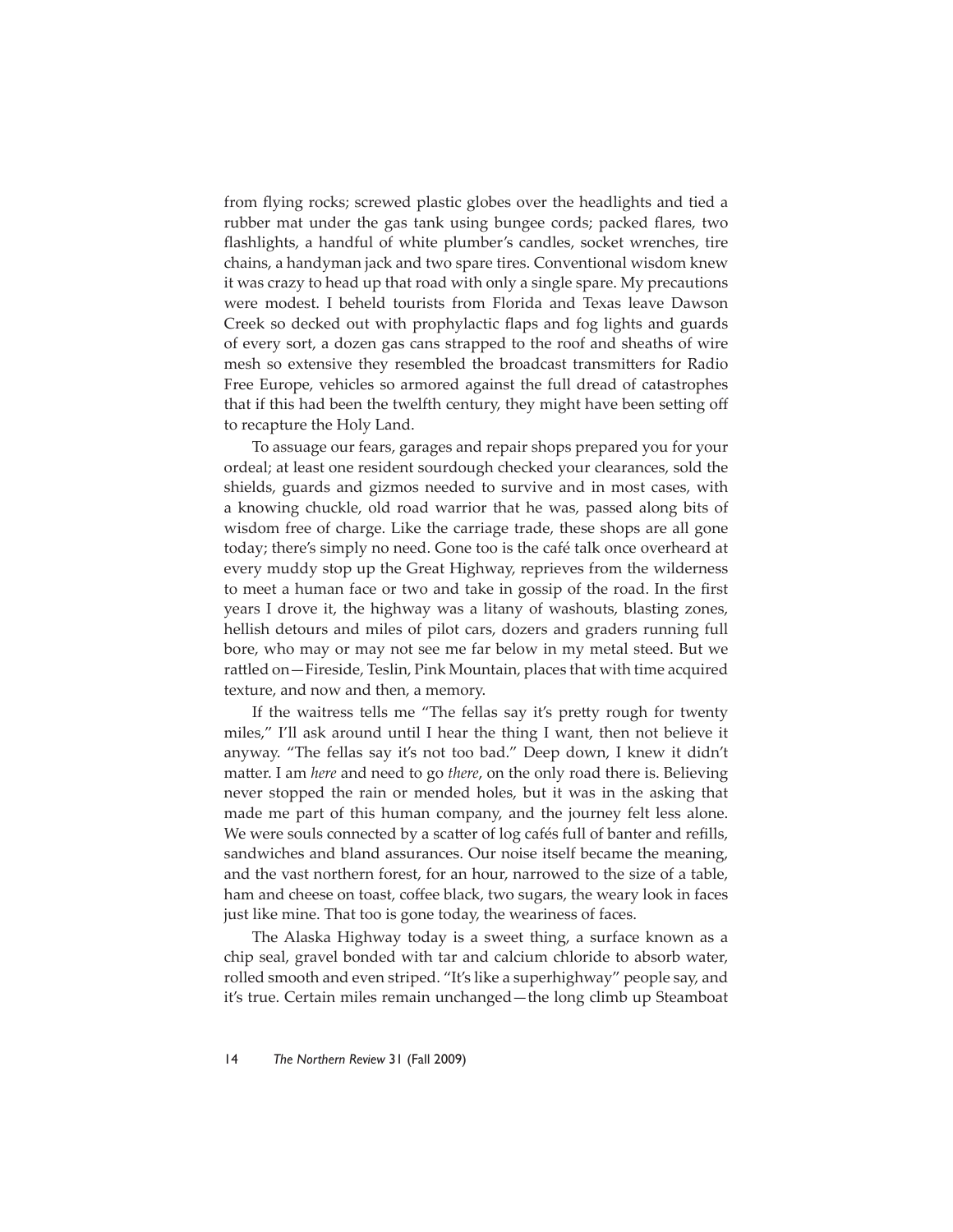Mountain and the dynamited ledge around Muncho Lake—but mostly the road is realigned; a thousand hairpin bends and red-flag washouts, the swells and dips granting the land its ancient contour are all forgotten, relics of another time. I'm glad for it I confess. Long past the need to feel heroic, it's a big relief to drive an ancient truck like mine, twenty-six years old and counting, and never fear for an axle busted in a murky hole two hundred miles from that cup of coffee while I hurl indelicacies at the Queen, Parliament and Jesus Christ. Never again will a hundred and fifty pounds of silt braise to the undercarriage like I found on the Vega at Tetsa River my second day out of Dawson, a mass so dense my gas mileage dropped by a third, the exhaust pipe choked down to the size of a drinking straw, mud I got down on my knees to hack off in gigantic slabs with a crow bar, Canadian mud, some of it still clinging to the recesses of the frame twenty years later when the car and I said goodbye.

Nor will I ever again be rescued by four guys from New Brunswick in a green Ford Econoline van, pushing me from deep sand at Mile 597, handing me an orange and thermos of coffee for two of my tins of oysters. I'd like to think they took out a pint of Seagrams and passed it around on that misty northern afternoon in the brotherhood of a moment. Five miles on, *they* were the ones stuck. I came up behind them, we laughed all over again, then put our backs to it.

And yet, despite some nastiness along the way, all in all we loved it, we travelers, loved the adversity from which we sculpt our memories and tell our stories, the enduring grime of it, the mess. For us, time was *never*  money; even bitching about it was one joy of travel, pushed by Homeric winds ever around the next bend, and the next. We were drivers after all, not heroes, our caked-on grime a temporary credential displayed with proud nonchalance at journey's end before it was off to the ceremonial car wash. We'd earned our bumper sticker "I drove the Alaska Highway … and survived!" How different from today: "I drove the Alaska Highway ... and Loved It," the market niftily adapting to new realities, shedding the old road's image as grim romance. No catastrophes now, no meteorite showers off crazed semis, blowing Vegas and Pintos aside in the Darwinian tide of progress. These days everyone takes VISA and, like the road, expectations are streamlined. Even my windshield has learned to forgive, wearing its cracks and glassy stars like a veteran of some distant war, a cause someone once believed in.

Up the same road as the truckers and dreamers came the fortune seekers, like the men eighty years before them climbing the White Pass into the gold fields of the Klondike, today rushing north for huge paychecks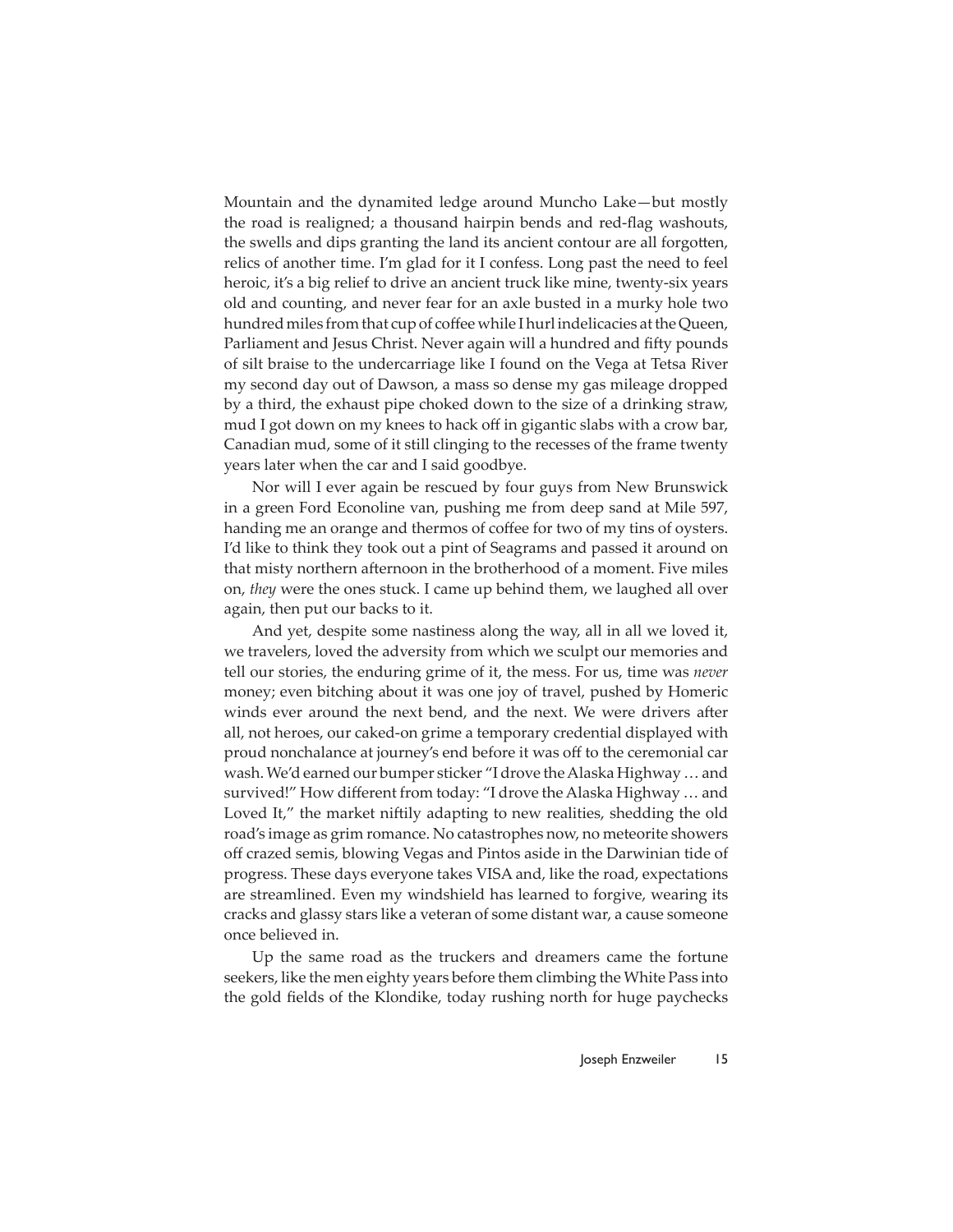working the pipeline camps. Many lived in their cars until freeze-up and snow, only getting out at the bitter penniless end of autumn, never called out from the union hall, slapping on the rear end of the old sedan "I drove the Alaska Highway … Yes dammit, both ways," the lament of disappointed pilgrims heading home to Tulsa in their year of discontent. All over town, Alaskan cars let you know what they thought of the hoard of strange creatures in Stetsons and pointed boots who came and built the line, circling our wagons with a smug: "Happiness is 10,000 Texans headed south with an Oakie under each arm."

No one waves today when they pass; we're blurs speeding by in sunglasses. After all, what's the point? We, who once stopped to pass the time of day and let the dust plumes settle behind our rigs, now approach each other at a combined one hundred miles an hour. Faces are subliminal images, suggestions, like the naked woman in the ice cube in a bourbon ad. For rural people where I grew up, waving as you pass is acknowledgement, a communal gesture, even toward a stranger, if only by an index finger lifted from a tractor's steering wheel. In northern British Columbia, the road itself, not farming or labor, formed community. Rough hours and rough miles spoke a common language. We went slow, we met, sometimes barely speaking, aside from the mud and dust of a world bigger than ourselves. So long. Have a safe trip. I wish you well.

\*\*\*

But I've gotten ahead of myself. It's still rainy August, 1975. I've left pavement and the car's suspension begins to shake. That first journey, like a piece of torn paper, is hazy at the edges. Places had no history for me yet, no personal milepost to know them by. The towns and hours in my mind's journal, like images in a funhouse, bend and elongate on the polished surface of memory into what I believe and need, and so they become. I want to scroll back now and take the ride from its start, and for a little while forget what I know and drive north again with a clear empty face believing, as I want you to believe, that what I say is true.

I reached Wonowon, the first stop on gravel, twenty miles an hour the entire way. It felt I'd been bouncing, fishtailing and splashing along for hours. Twice I thought I broke an axle. For a little insurance, I prayed the Our Father. It took a few more years to hear that Wonowon was some drunken man's slurred naming of the pullout at Mile 101. So when I reached its rainy lot with a relieved sigh, after what felt like an hour blooded in battle, I was stunned to see on the odometer that I'd gone all of eight miles! Good God, I asked the dashboard, is this some cruel metaphor for life?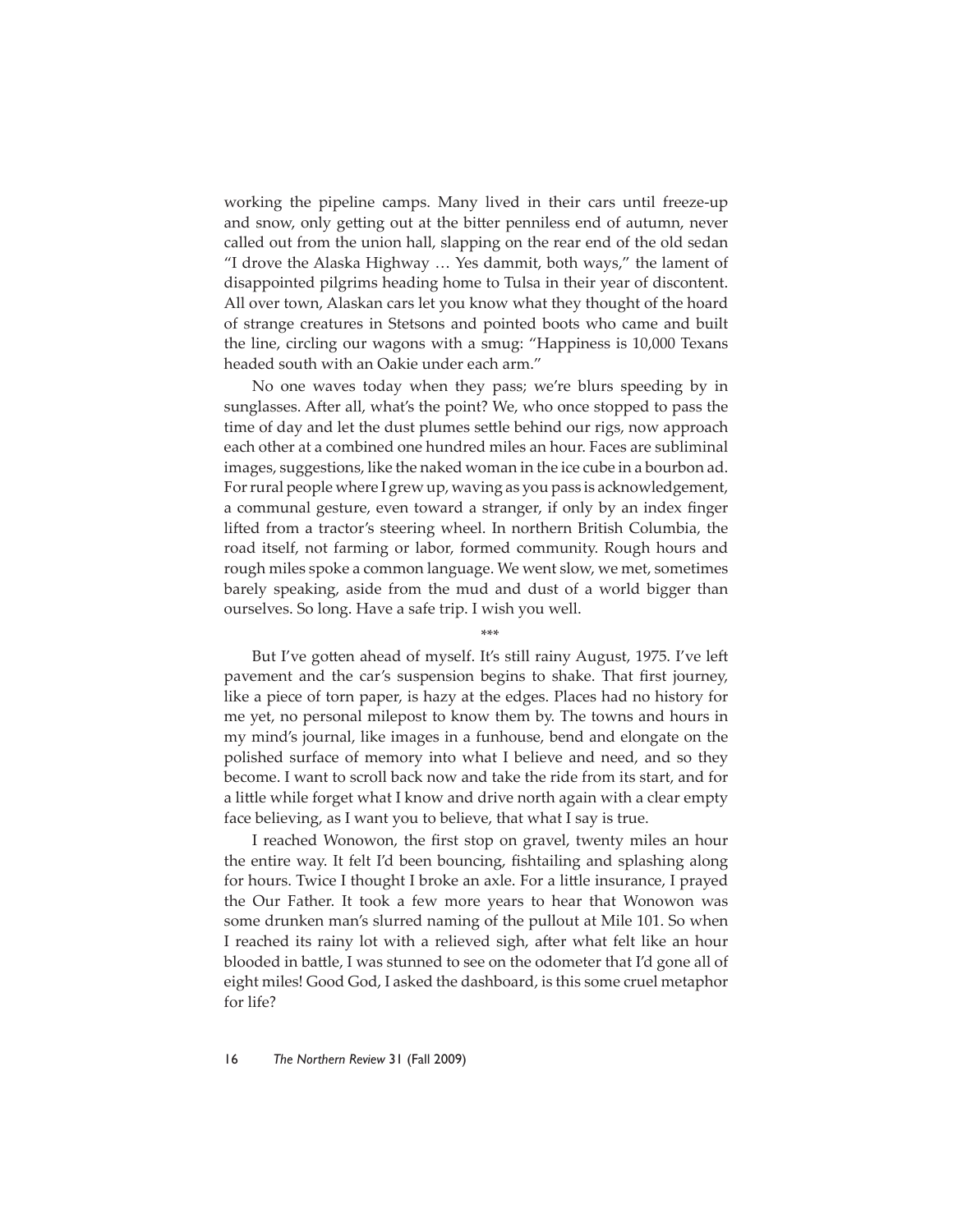Then a curious thing happened. Out of the cold unraveling wet of autumn, I felt how dry the chair was in the little log café, pulled back the fine embroidered window lace and stared across the lot. I ordered a grilled cheese sandwich, lit a Players from its flat box, peeled the little cuplet of cream into my coffee, read jars of apricot jam and marmalade in French, and I realized I was happy. I'm just a young guy who happened this way; maybe I could live here and work in back, meet a girl. It's such big country. Of course I pulled on my jacket, of course it's raining, and I must be on my way. Take it slow and the hours pass surely enough, mile after mile compress behind me, and I don't die as expected. Each stop, at first one more bead on my worried rosary, grew into pleasant occasions to rest, replenish and imagine, with diminished fear, assumed ever deeper into the North. Sure, it *is* a metaphor for life, a single road, shake and rattle most of the way, but there's beauty too if we know how to be there, and the patches at our feet that trouble us are also reflections of the sky.

Along a high rolling ridge, I came to Trutch, a hundred miles on, a wide truck stop overlooking the vast Minaker River valley. For years I kept a blurred square photograph of that fantastic expanse, a reach of Nature so wondrous, I promised myself to stop each time I returned here, beside the guard rail, green trash barrel, muffled distant generator, and whisper a prayer of thanks for my life and the chance to gaze upon such creation.

In the 1980s Trutch was abandoned, and a new highway cut in the valley far below, its coarse blaze visible even in '75. I've not been back on that mountain since, but a sign points anyone curious to the "Old Alaska Highway," thirty unimproved miles on the rolling high ridge. I'll drive up there one day when I admit I'm not in such a big hurry after all, ride the swells and hairpin turns of first journey and pull into Trutch's broken lot of buildings, their roofs softening with time, a ghost town, walk among the worn out trucks and road machinery reclaimed by willows. I'll recall the years when this place teemed with big Cummins diesels idling in the rain, a hiss of air brakes, men in a hurry, chaining up, a smoky café full of voices long retired or passed away mingling timely news with the aromas of supper. Unless graders keep it up, the way past Trutch will erupt in saplings, breaking it apart at last into forest; buildings become soil, ancient machines rusted iron under a funeral of leaves and moss. And that will be that for the presence of man.

\*\*\*

After fourteen hours bumping under wet, low-hanging sky, Prophet River, Pink Mountain, Sukani Chief, three hundred miles straight north out of Dawson Creek, Fort Nelson came into view. End of my first day. In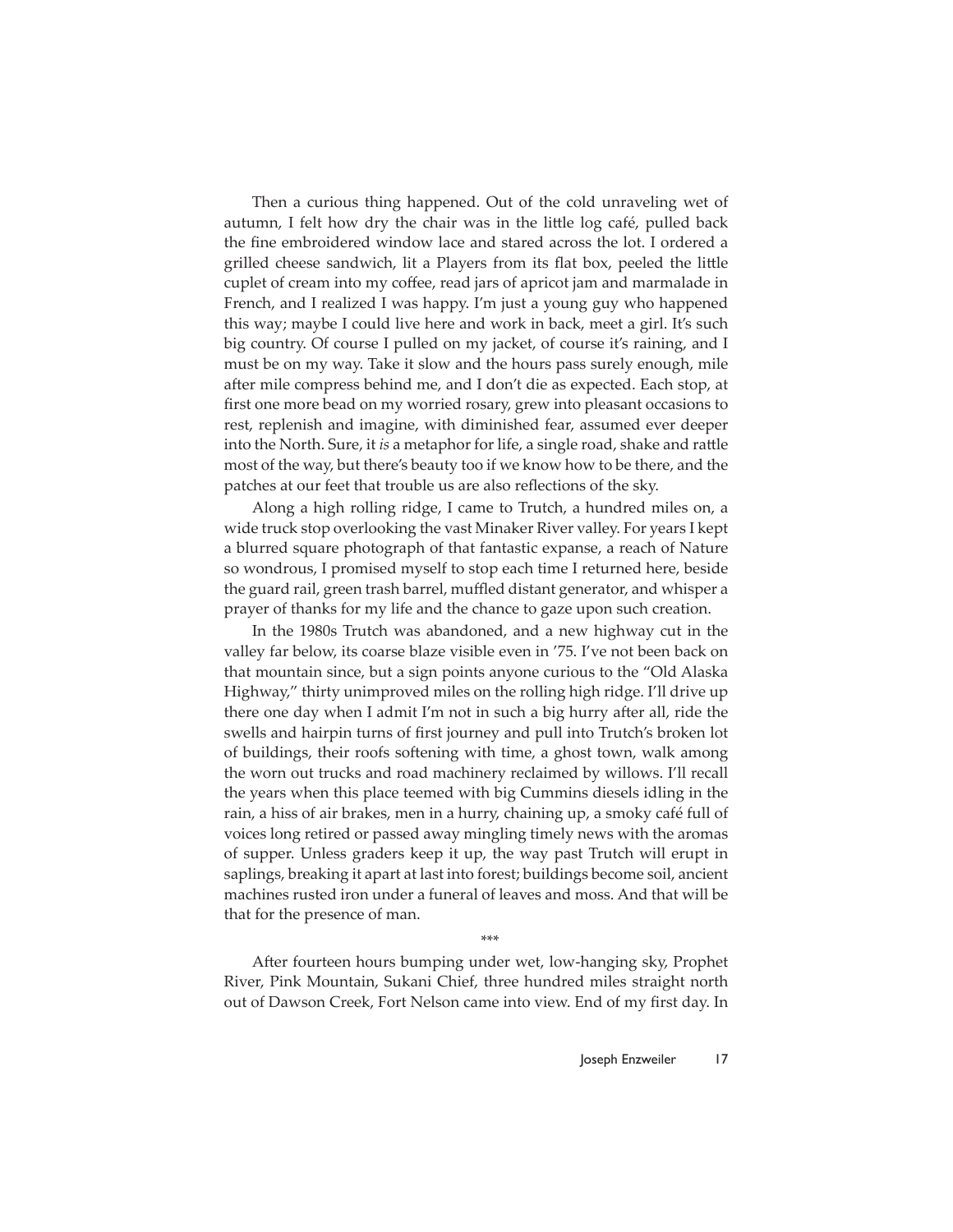August this far north, twilight lingers long past ten. A smell of natural gas drifts by. A kid with long stringy hair filled my tank at the Husky station, looking off with some urgent place to be. I gazed up past the aquamarine glow of evening where a white light curved, like a curtain in a soft breeze. The first aurora borealis I'd ever seen. I breathed the cool air, even grew a bit dizzy, for all of this felt like a mild hallucination.

I wonder where I slept that night. Likely a turnout west of town, some unmarked pullout against the dark skin of the forest. Those minutes grew intensely quiet as rain tapped the Vega's roof. My car had earned its sleep now; with headlights off like the soft close of an animal's eyes. I curled up sideways in the front seat against my winter coat. I had no idea tomorrow I'd make the long climb up Steamboat Mountain where last winter, I was told, a young trucker with forty tons of pipe destined for Prudhoe Bay made it nearly to the top in a heavy snow storm, stopped, set the air brakes, hitched a ride back down the highway and flew home to Los Angeles. He'd signed on for more than he could handle. He didn't want to die up there. No idea Dall sheep descending from the high country would stop me along the turquoise water of Muncho Lake, or with winter so close now, the snow-dusted granite thrusts, in purple and red, of the high Rockies would seem to me the utterance and jut of ideas themselves. Yet working from a box of expectations, I sailed right past Liard River Hot Springs, a mistake never repeated, for its hot pools became a respite from travel, as they'd been for silver miners generations earlier. One year I soaked all alone in its sulfur waters, three in the morning and twenty below, a full moon over birches bearded with frozen steam, and contemplated, for an hour, the enormous country I trusted with this thin shell of skin, the delicate line between life and death.

Mile 500. After fifteen hours, my wallet had burrowed into my butt and my right knee, tensed on the gas petal all day, sharpened with pain. Mile 600. Weariness burned my eyes as I bumped the last two grateful miles into Watson Lake, my first stop in the Yukon, sixty degrees north, another magical line cut through the forest as far as one can see. As drizzle faded to black, I bought a hamburger from a girl at a roadside shack about to close for the season and set my tent up in a campground next to a carpenter from Yellowknife, on his way to Haines Junction for work, traveling with his twelve-year-old son. He brought a six pack of bott led beer from his truck, brewed back home, he said, though alas the brewery that very summer went out of business. Here was the last of it. Tasted real good too, around his fire, a sled dog on the label above a shield

\*\*\*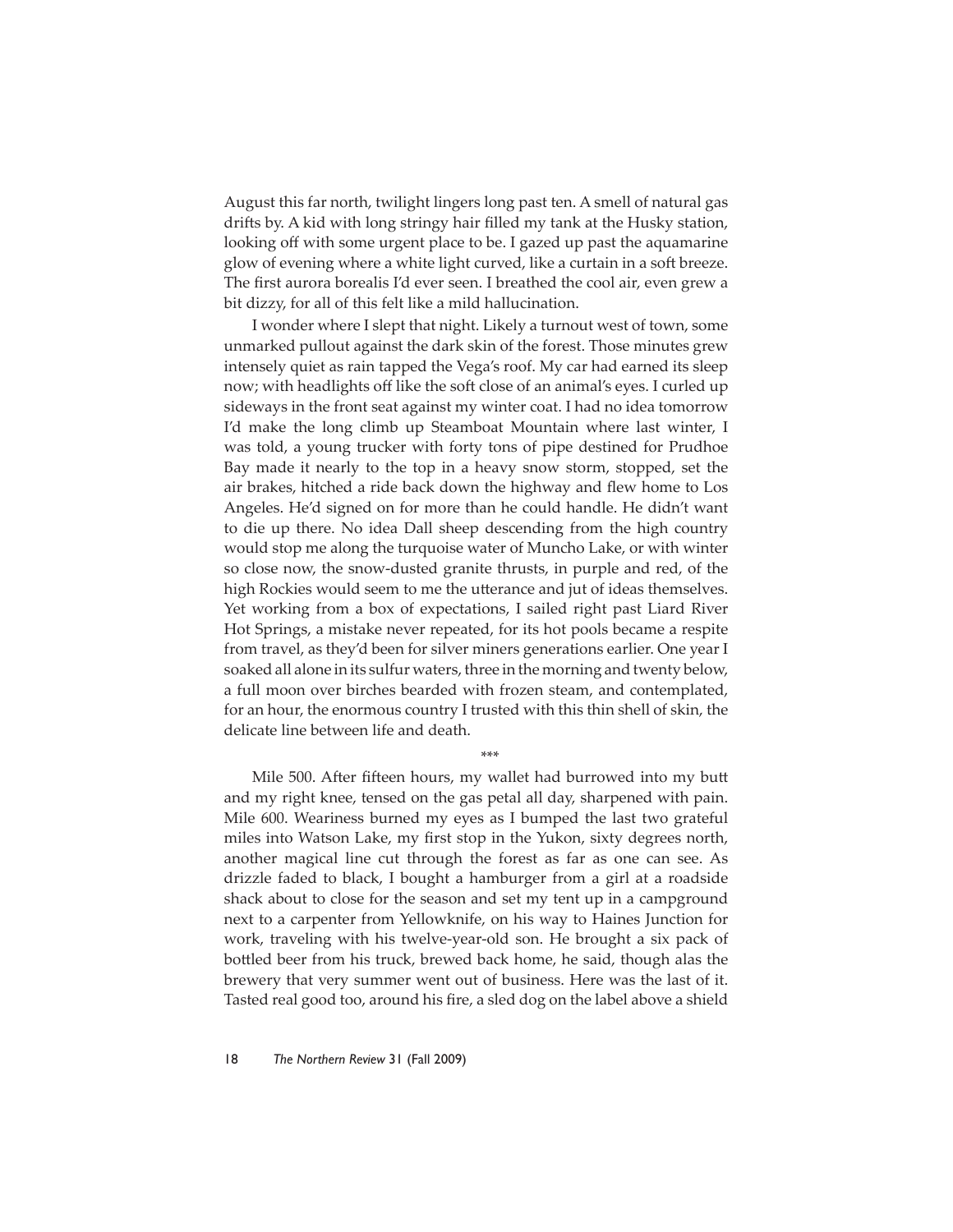splashed with color like a coat of arms. I felt on my way to being one of them; my story was new, but I made it this far and might honorably join my journey with theirs. Darkness closed around us. Leaning at the fire, we ate and talked of our homes. I thanked him. "Just pass it on," he said, "that's the code of the north." When I told him and his boy good night, he turned and assured me, "We'll meet again. If you live in this north country long enough, we all meet again." I think of that carpenter about every year, a young father, his son now in his forties, older today than we were that night. Maybe we *did* meet somewhere down the line, passed by each other on a street in Whitehorse, Dawson, Inuvik, our faces older and long forgetting the fire, the good beer, one night in long-ago August.

\*\*\*

Swift River, Teslin, Johnson's Crossing. Time was measured in mountains and miles with an hourglass full of rainy holes. I crossed desolate ascents of tourmaline and granite, cathedral-like in the mist, across high-shouldered rivers where unnoticed over a gentle rise, their waters turned and faced the Pacific. I must have stopped in Teslin, Jake's Corner, Iron Creek, somewhere the morning of the third day, sat warm and dry with little food for an hour, bought a few colas for the road, pulled over and taken a nap, thought, wondered and stood amazed, but I have no memory of it. Strange what we keep of the past. Entire days can be lost, weeks and months of our lives disappear, yet a woman in a phone booth one South Dakota night, two dragonflies rippling a sky-blue pond, a carpenter with hometown beer and minutes beside a fire, a girl's green earring as she brings me rhubarb pie out of a driving wind, build a place inside for no reason, except that these might be the seconds when we stop hurrying long enough to recognize, astonished, that the world is looking back at us.

Old Milepost 810 leaned over, 845 tilted in a green pool of water. Only seventy now to Whitehorse. It was still a time before kilometers took hold in the wilder reaches of Canada, out of old habit and even a spirit of independence from government back east, so the old wooden posts hung on, leaning, gone, toppled by decades, but a living reminder, the last believers in the trail of '42.

\*\*\*

The sky brightened to the west, and the road climbed, making its slow ascent to the Coast Range. A white disk of sun burned behind clouds and a fine rain slanted down, full of silver light. The dark, heavy time felt days behind me, the spruce forest great with rain and mist, skies thick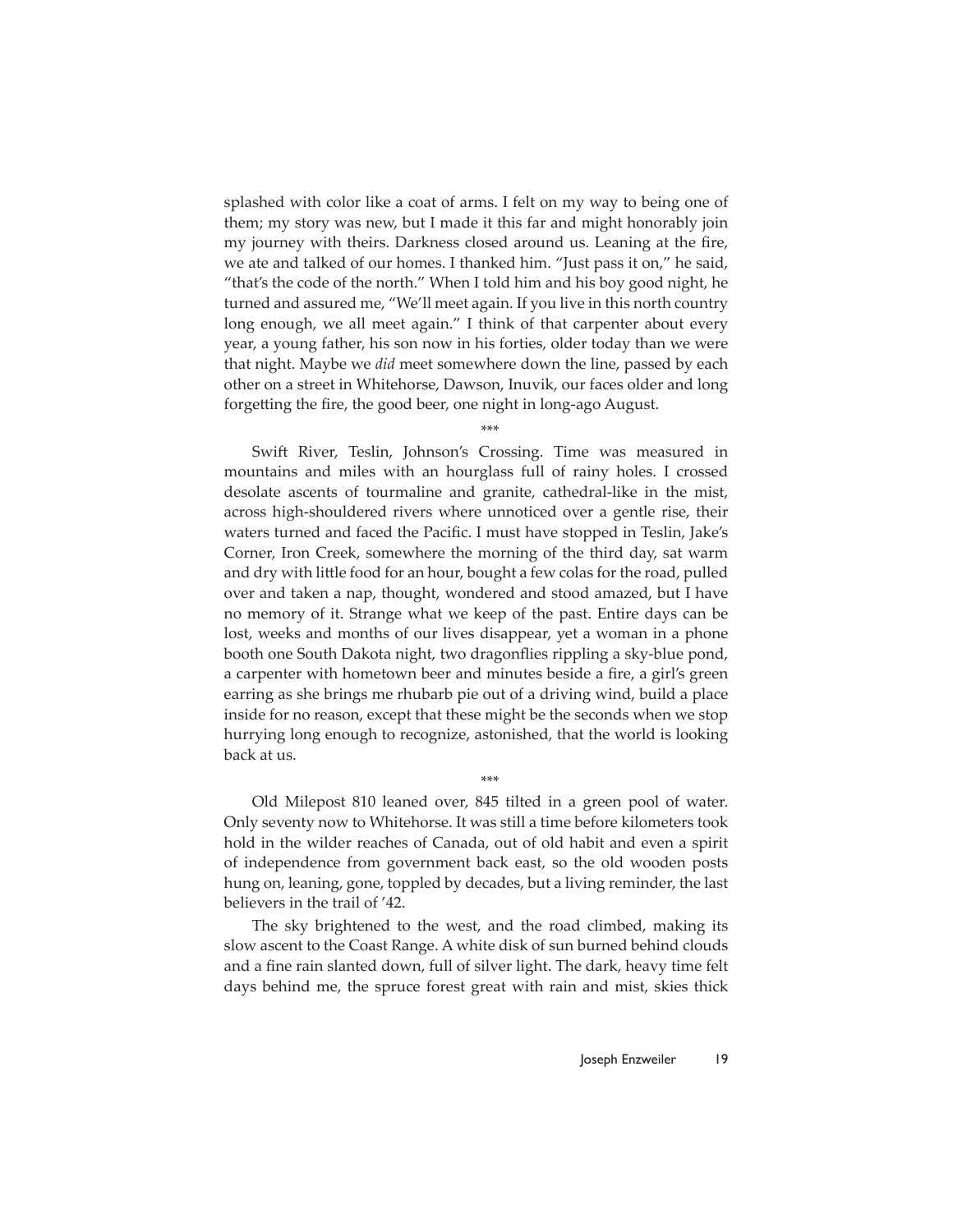as lead. The car's suspension, my mind too, averaged out the corrugated washboard miles into a single event, small disasters run together and rendered inaudible. Both of us just didn't care much by then, rattling up the highway buoyant, full of faith. Thirty-five miles an hour, a land speed record. Toss an empty cola can on the floor. I'm going to make it, and the day feels almost beautiful.

At the Airport Chalet in Whitehorse, I parked among the big rigs and stepped up on the boardwalk. A tall woman in a fine blue suit at the motel desk was speaking French. I sat with my cheeseburger, gravy on the fries, the surefire sign of Canada's high culture, and watched the wind socks blow from the east. I left three singles for a tip, a young Queen Elizabeth peeking up from beneath the saucer. Six hundred miles to go. Headlights on. I felt so good, I'd drive all night.

Just when everything seemed certain, the road drying up and a band of blue sky on the horizon, out of town a mile or so stood the silhouette of a beautiful young woman with her thumb out, backpack on the ground, her long hair backlit by the evening light. Now in my fifties, and except for emergencies, I am certain I possess the discretion, that doubles as wisdom, to smile as I go by. In my forties, probably the same, but not without miles and miles of regret, then later I'd write a poem about her. But I was twentyfour! At twenty-four, a decision of this magnitude did not pass remotely near the higher brain. My hands did the rest and before I knew it, the Vega coasted to a stop on the shoulder. This would be great.

Road etiquette requires a basic decency, studied nonchalance, an openness to adventure. Take things in stride is a nugget of wisdom that continues to arrive across the years, sluiced through experience. But on that evening, I was the new guy on the highway of life as I reached and pushed open the door. My rider grabbed her pack and slipped in.

"Hey thanks man," shaking my hand. "My name's David."

"Life ain't all romance," my old friend Dick Hague has a man named Happy Jim Windlan say in a poem. The distance between our choices and what flows from them we measure as luck or Fate. So after all the little cracking noises in my head grew quiet, like a chiropractor working on my expectations, I figured this was meant to be. Though my soul cursed a little, out of my mouth came "Hey, I'm Joe, where you headed, partner?" and the Vega eased away, releasing full control back to me, toward a slow unintended sunset.

David was a welder's apprentice, just eighteen, an Eskimo kid from Barrow training in Fairbanks, hoping he'd soon be earning big money on the Pipeline. He was exactly the sort of homegrown young man the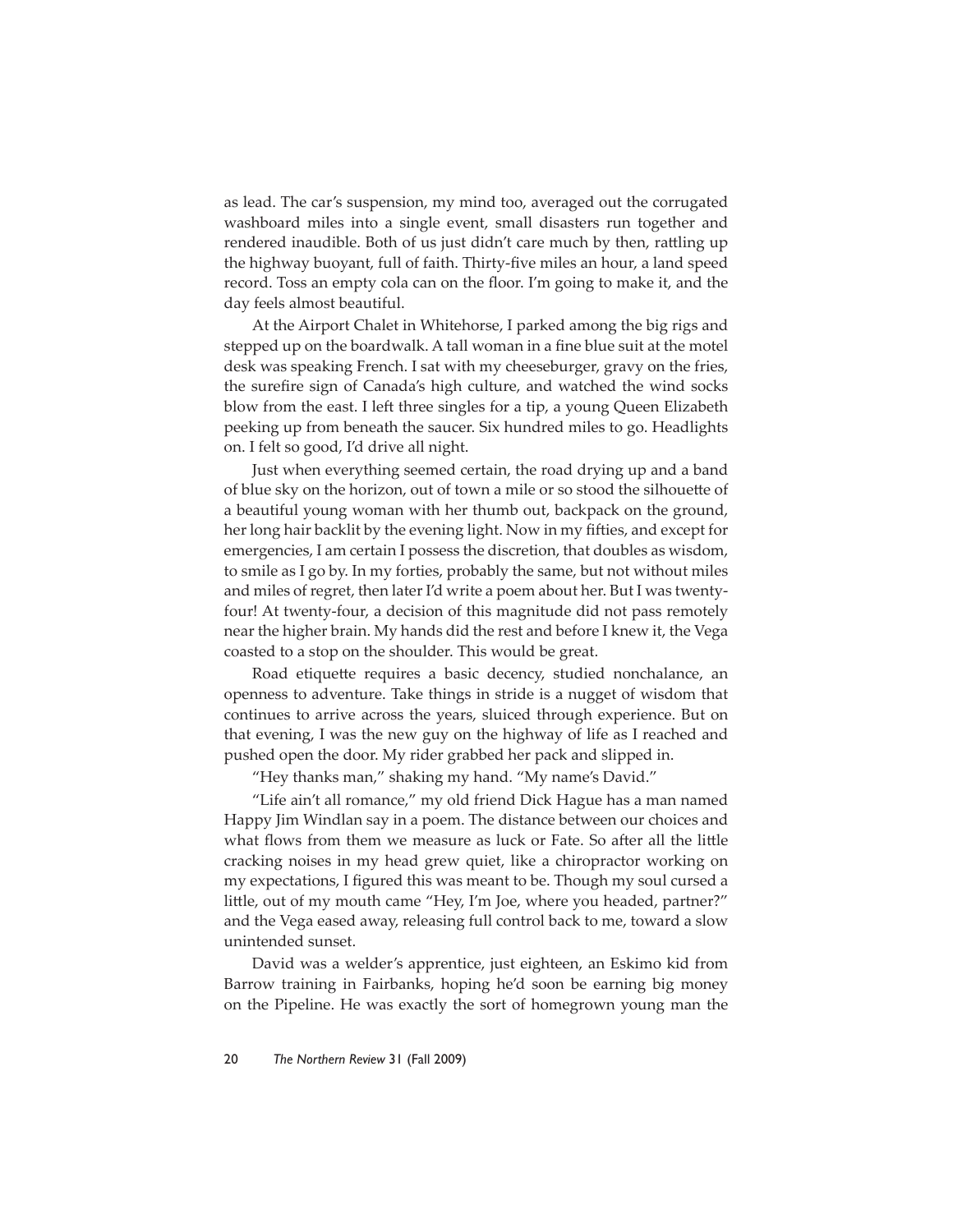unions sought to fulfill a broad policy of local and Native hire. We talked and laughed for a hundred miles, picked sardines from the tin with our fingers. The land grew immense and black; stars blew between the clouds. Mountains beyond ascended ten thousand feet from a vast glacial valley of the St. Elias Range, reaching to the Pacific, end of the continent, the border of a dream.

I remember white horses grazing at the roadside, their manes coarse and tough from the winter. I stopped for caribou to cross the road, as long as it took, for they were on ancient time. The highway divides in Haines Junction at the blinking yellow light, the first for a thousand miles. Straight to Haines, Alaska and the ocean, or right to Fairbanks and a long ascent onto the rugged plateaus of the western Yukon. We got out to pee, both of us talked out, and stood awhile feeling the wind in our faces. Stars were out, Polaris higher than I'd ever seen it. Deneb in the Summer Triangle too low. The constellations I learned as a boy, they were all here, but shifted, as if I'd traveled to a far part of the galaxy. I could have used two fingers held up to the sky to measure, as I did on my folding map, the inches travelled from home. Stunted aspen moaned as if haunted, clinging hard into rock, hardscrabble lives conformed to a life given, of struggle and hanging on. Something terribly human in that sound.

For thirty years I've come back to one of the world's magic places, Kluane, the Yukon's largest lake, set up my tent along its south shore of anemone and dwarf fireweed, walked for miles among the cast-up leavings of water and time. Blue the color of glacial ice, restless, lashing the shore by day, it seems the water knows something immense and essential to tell us, but when the sun sets behind Sheep Mountain and the wraith of yellow silt blowing off the Slims River subsides, the surface grows polished, expectant. Bone-white drift wood makes a quick fire, its tortured grain a wooden history of the forces of Creation. Over there the Pleiades are up. Not a soul for fifty miles. Beyond my little camp the water stretches out tense and black, cold as an anvil at the beginning of time.

But I could know none of this that first night. I saw only a pool of darkness, which in the moon's frail light shone on the mountains the faintest color of plum, dusted at the top with autumn snow. I rounded the shore past Silver City, an old mining camp, windowless and empty today, but that year one café hung on, serving the most fabulous homemade pies. I crossed this causeway where the Slims emptied into the lake and waves lapped high on the shoulders. In the fog and cone of headlights, I felt I was floating, the gravel sustaining me could disappear and I'd soar into space, tires spinning in a void, just stars and moon and a silver Vega, untethered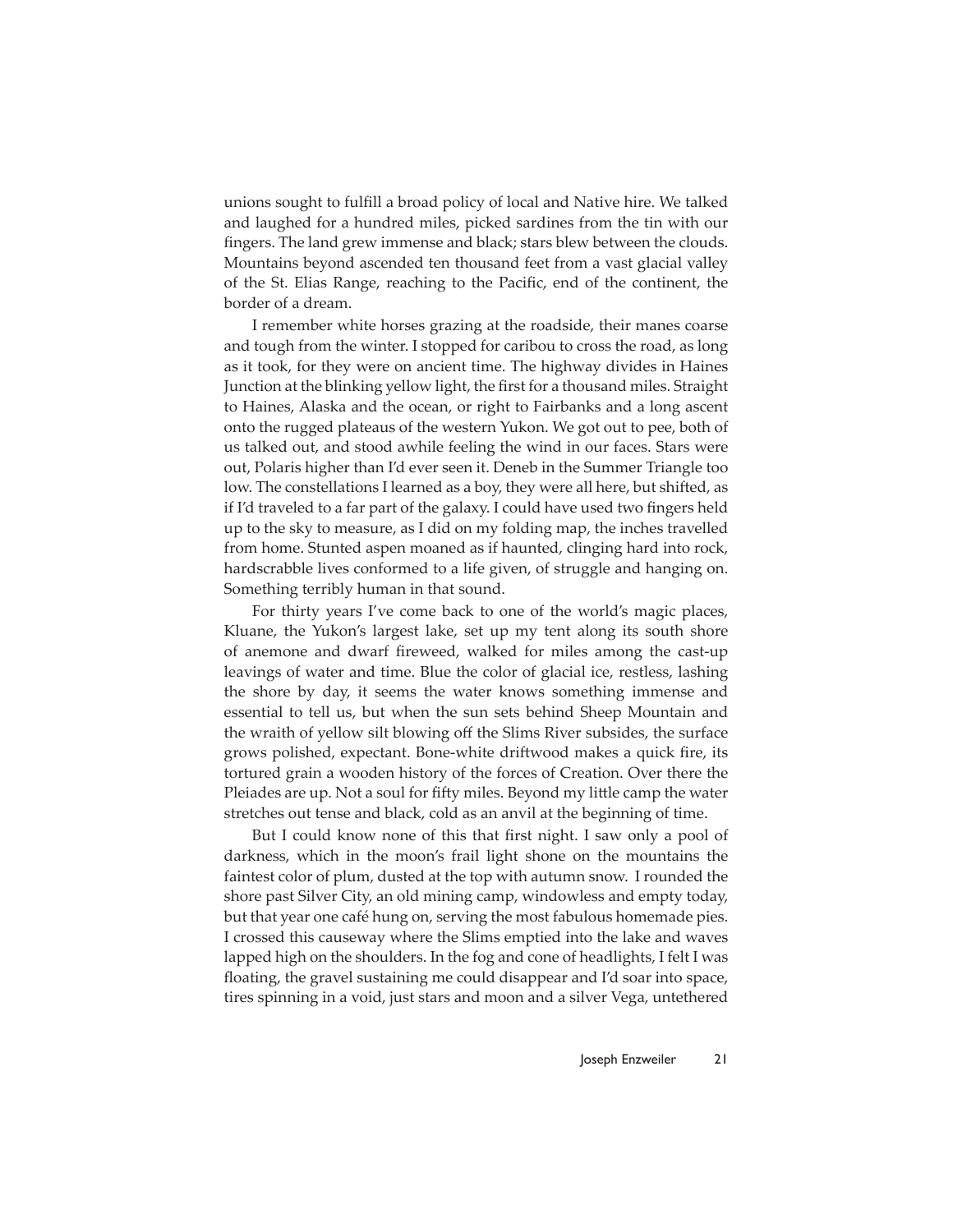from earth and desire, finding the inexpressible peace Saint-Exupéry's doomed pilot knew in the acceptance of his own death as he circled his plane higher and higher, spending his last fuel under a brilliant moon over an ink-black Brazilian jungle.

Telegraph poles, remnants of the war, leaned in log cairns, their lines long gone like the urgent voices inside them. Green glass insulators were still screwed here and there to wooden cross arms, these too disappearing in a slow attrition of years, lost under the sand or scavenged for souvenirs. Timbers subside on their rusted bolts, at ever steeper angles, to wash onto the shore, at last, as drift wood.

In Burwash Landing, a Canadian flag snaps over the constable's office. A few lights dot the wooden government buildings in Destruction Bay. "Mr. Ready Kilowatt," a little man cut from sheet metal with a round smiling head and lightning bolts for arms and legs, emblem of rural electrification, welcomes me with a polite reminder to slow down through town. Three in the morning fatigue, static on the radio from a long forgotten station in Prince George or even Seattle, its faint hiss reaching for something too far away, mist pooling in the night, the highway's roll beneath me, these are the Yukon of my memory. Mr. Ready Kilowatt with the frequency of RCMP radio. Maple leaf flag straight out. A single light. Everyone asleep. A minute, then wilderness again.

I felt free of everything left behind. An emigrant on a great crossing over the swell and fall of ground, the map forgotten, slipping down somewhere at my feet. I thought of Lulu, her face so close to mine for one night only in this life, and I tried to let her go into the largeness of the Yukon (though I'll keep her always, won't I, she won't be lost), remembering seconds at a window beside her stereo's tiny blue lights and nothing to tell to each other. Her image wavered like a desert city, and her kiss replayed in my mind, a house I enter by way of dreams. Unfinished things. Back home, summer heat still stirred the silver maples. My mother's hand raises from the porch to me in the last year she was well, waves from the shores of home, knowing as I could not then, family's inexorable bindings. But I am going, I said again, I am my own creation, catching in the dashboard's plastic, my fervent unshaven face. My God, the Yukon! I lit a cigarette and cracked the cozy window, shearing off a night wedge of air. The car inside smelled faintly of sardines. Alaska by tomorrow. In the passenger seat, head leaning on a heap of clothes, David began to snore.

We must have slept somewhere on the Canadian side, an hour to two, Snag Junction perhaps, once holder of North America's record cold temperature, 81 below zero Fahrenheit, though Northway reclaims the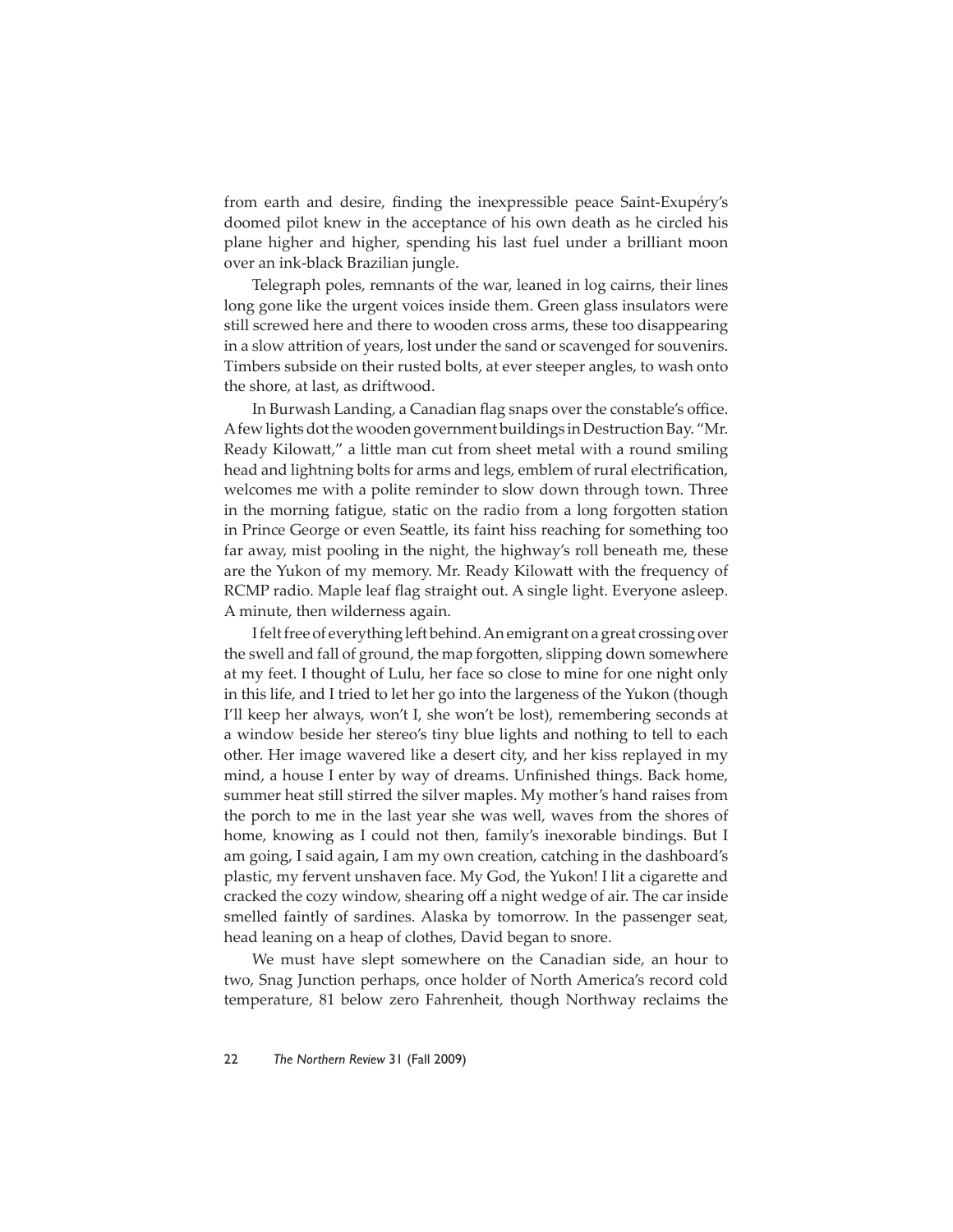honor by one degree, now safely back on the American side. Maybe David and I ate breakfast in Beaver Creek before the final twenty miles and our passage into Alaska; he combed his black hair, I retied my boots, but no details remain. I'll never know. Then it's light and I'm handing the officer my driver's license at the little white shed atop a rise. Maybe I planned to mark the minutes and first mile in "The Great Land," as the Chamber of Commerce calls it, but my ritual got lost some place in the backseat among clothes and empty soda cans. Where am I from, he asks me. Where am I bound? What did I acquire in Canada? "A lot of mud" would be the honest truth, staring through my 9 a.m. fatigue, "I acquired a lot of mud there, sir." No, we play it straight. "You have a safe trip now," and just maybe "Welcome Home." Where was home? Somewhere behind me down this road, or ahead in the imagination? There'd be no ceremony, no kissing the ground, no Cortez claiming the New World for the old; it wasn't my style. No bump of air shook the car as we crossed a broad cut of stunted trees, the International Border, government's reminder that this is *us* and that is *them*, correcting one of Nature's conspicuous failings. A large sign of an RCMP constable and an Alaska State Trooper side by side in their red and blue uniforms assures travelers of law enforcement's fraternity, regardless which side of the swath you're on. I simply noted it and rolled off the hill. The power of the journey was in getting there.

The Yukon I've always thought grand and intimate, but climbing the high ridges east of Tetlin Junction, on the American side, lakes and forest reach all the way to Mt. Sanford and Drum in the Pacific Rim of Fire, 200 miles and more, a geography so suddenly new it might have been decreed so by an act of Congress. The return to "pavement" turned out to be the nastiest stretch of all $-a$  minefield of asphalt fractured and heaved by permafrost, erupting in chunks and sinkholes. I dodged and weaved my way to Tok, an old construction camp and now the dog mushing capital of Alaska. Along the way I witnessed road signs shot all to hell, one of the beauties of freedom of speech, American style. I'd learn this is how some real Alaskans express their feelings about "government intervention," even if it's only the imposition of a speed limit. Threats to constitutional rights in the Great Land are occasionally answered with hot lead and, in this case, provide the chance to get in some target practice as well. It rained again as I drove past Cathedral Rapids, country I have always thought holy, an emptiness of dry gravel beds and mountains towering into mist. A bull moose charged across the road, his hind hoof pinging off the car's front bumper, waking me from the hypnotic road and that slingshot urge to get to the end. It's the last thing I remember; then I'm driving up Airport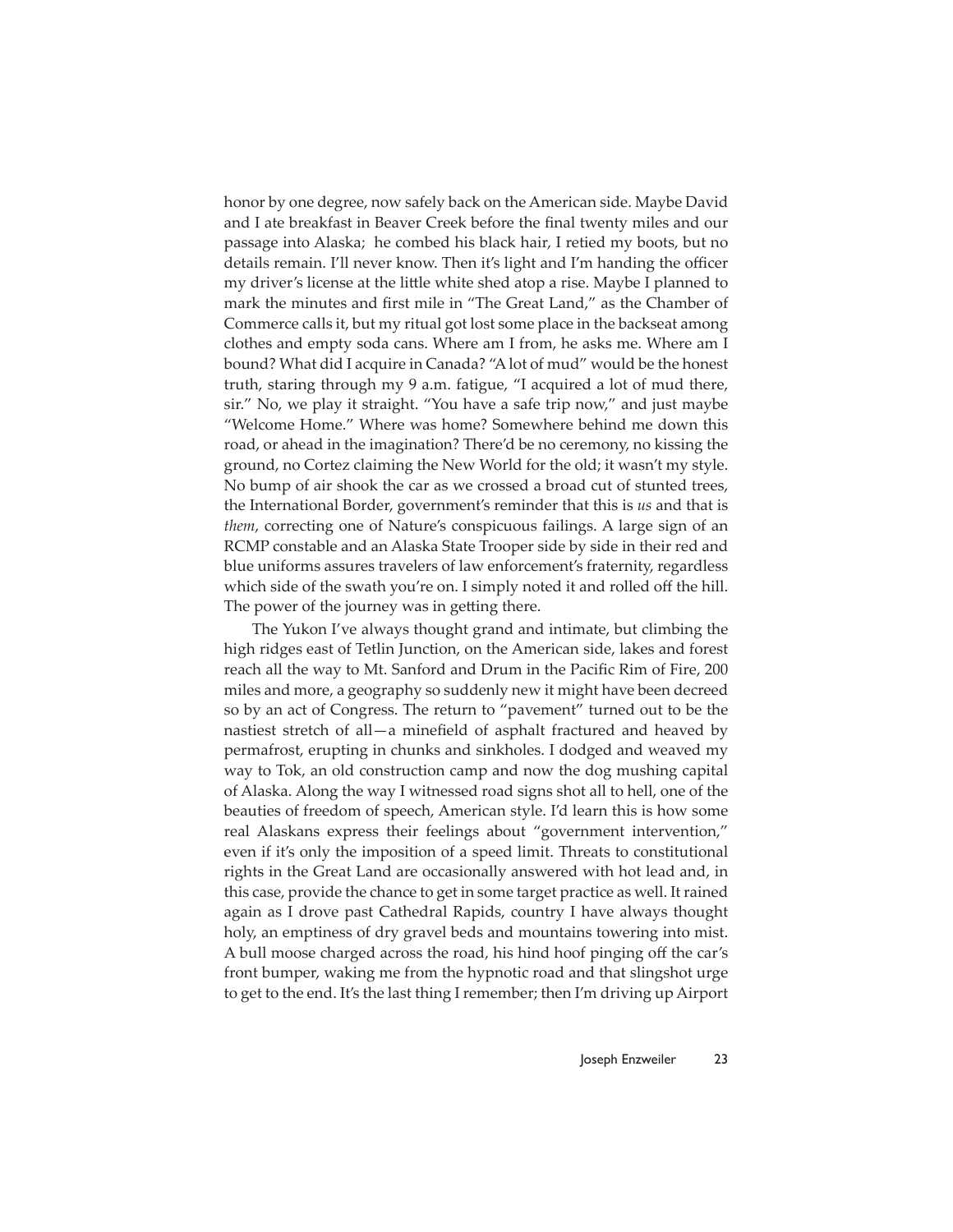Road, Fairbanks in the dust and hustle of the Pipeline years. I made it, the end and the beginning.

The size of a continent lodged in my bones and muscle that not even a very long sleep repaired. Weariness in the knees, the eyes, the mind. Glancing backward on my map to every town and outpost, the rivers I crossed, Liard, Peace, Nisutlin, the long-ago meals and nights asleep in a bucket seat, silt and weather and the bearing down heat of giant trucks, the washboard muck, I whispered to myself "Lord, I'm not doing that bullshit again as long as I live." Then a couple of weeks pass, a month, and muscle memory fades, the second by second immersion in events as they're lived dims, the potholes, each curse launched on the Prime Minister, postcards scribbled at a brief formica table, sandwiches and scrambled eggs and coffee cup oases out of the chill, waitresses named Corrine and Peg, a bullet-ridden road sign, all compress into a wafer so thin I could believe that time itself does not exist. I look up from my map and down the road that brought me here, where the accordion folds of a thousand more adventures lie ready. How could I have imagined? I want to do it all again.

In thirty years I've made as many trips up and down the Alaska Highway, in every month of the year, all weather, alone and with friends, June's midnight light, December's minus forty when nothing exists but a long tunnel opening in the headlights and closing like a purse behind me, when fatigue turns thoughts into black raven wings flashing across the windshield. KING from Seattle a thousand miles south fades out and in, trying hard to reach me with news of rush hour traffic and basketball scores, a mild alien world, its faint signal reflected off the starry Yukon sky. Smears of moon drifting yellow over the Endicott and Coast Range, Cassiar and Chugach as grainy hours rolled on, I hummed a song to myself out loud or held my own conference about the year's passionate concerns long resolved and forgotten. Thirty years old. Forty. I am fifty now. No matter. When I pull over for the night, rivers still trace a cold confluence to the sea, waters eternal over stones, washing my mind until I sleep.

In the face of change, the deeper journey remains. The road can always be the one you want. Miles are still miles at any speed; yellow aspens burn in the sun and winter winks its blue-white hours; willows enclose a wolverine, a moose looks up at thunder. The generator at Coal River growls in its valley as it did thirty years ago, its light the first for a hundred miles, a beacon, a small rescue with food and human faces. The mighty Liard will never modernize its cold embrace or the Tanana unbraid its silted channels in the light of progress; the Yukon will have its way. Wild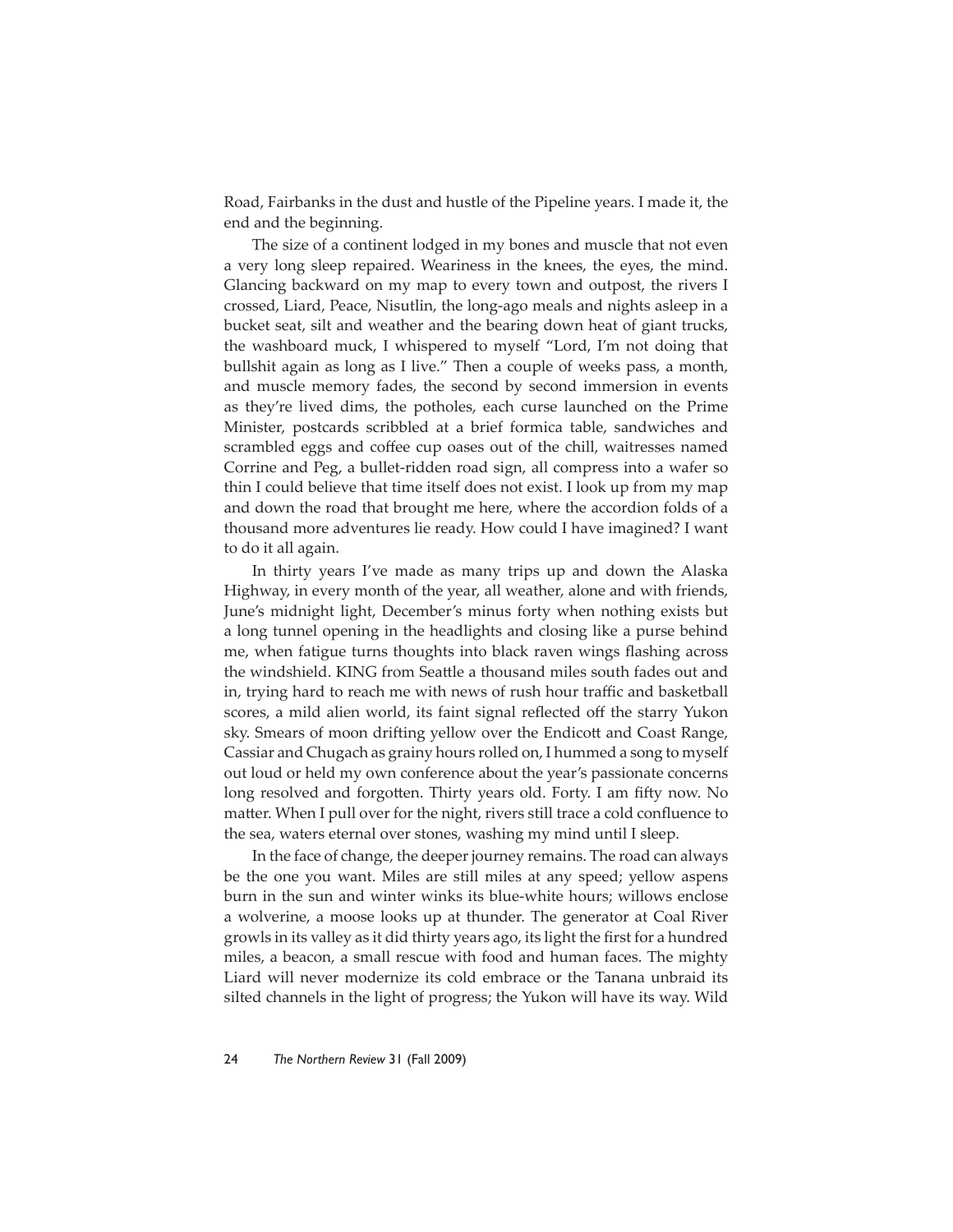lavender blooms again next summer above the Donjek River whether I stop to gather it or not. Night follows day. You'll stop in the dark as travelers did fifty years before, so tired that for a second the snowy spruce become elegant spires of a Swiss canton. Breathe the cold air, wake up, feel the warm car hood. Autumn stars scatter over the Ruby Mountains like spilled glass, the most beautiful night you may ever behold. They take half a life to gather, memories like a pocketful of colored stones. The world goes on, but they are yours.

\*\*\*

The Fairbanks I found was not the tent city of my imagination, raw sepia faces, a hungry place, a modern Klondike or Nome of a century ago. Just an average evening in a functional town of apartments and hurricane fences. I pulled into Dairy Queen on University Avenue, and history started over. 8:26 in the evening on my wrist watch, exactly 8:26, a time I've stored in a little compartment for anniversaries. Black coffee with two sugars and whatever David wanted. Between this moment in a gravel lot under a red neon sign blinking its fine line of "Brazier Foods," and the little jig my friend Dick Hague and I danced in the St. Gertrude church parking lot behind my house in Cincinnati that hot July day when the call came and I knew I'd be on my way to Alaska, no time had passed at all. Fourteen days, good-byes and tanks of gas, mountain and prairie, a blue thunderstorm over a beet field in Minnesota, wind scything Saskatchewan wheat, a final game of pool in Chamberlain for old time's sake beside the stand-up piano, mud and rain, faces along the way I'd see once in my life—none of these seemed real. I rolled down my window. Birches had begun turning gold. I smelled the high bush cranberries fermenting in the chill, an earthy signature of the northern woods in September, an indelible memory, sour and sensual, the way morning should smell after a night of love.

David had nowhere to go, so we camped that first night beside the Chena River, making a nest in the Vega's seats, our bodies cramped around boxes full of socks, underwear and pictures of home, notebooks full of poems, anthologies, Japanese haiku, the Iliad, a treatise on General Relativity, "How To Make a Telescope," and a pile of paperbacks about Indians and our nation's history of broken promises I found both shameful and compelling at that time in my life: "Black Elk Speaks," "Dispossessed," "Bury My Heart at Wounded Knee."

In a few days David went his way, but not before I made the mistake of loaning him my car one night, which I angrily discovered in the wee hours, guilty as sin in a "No Parking" turnaround in front of Wood Center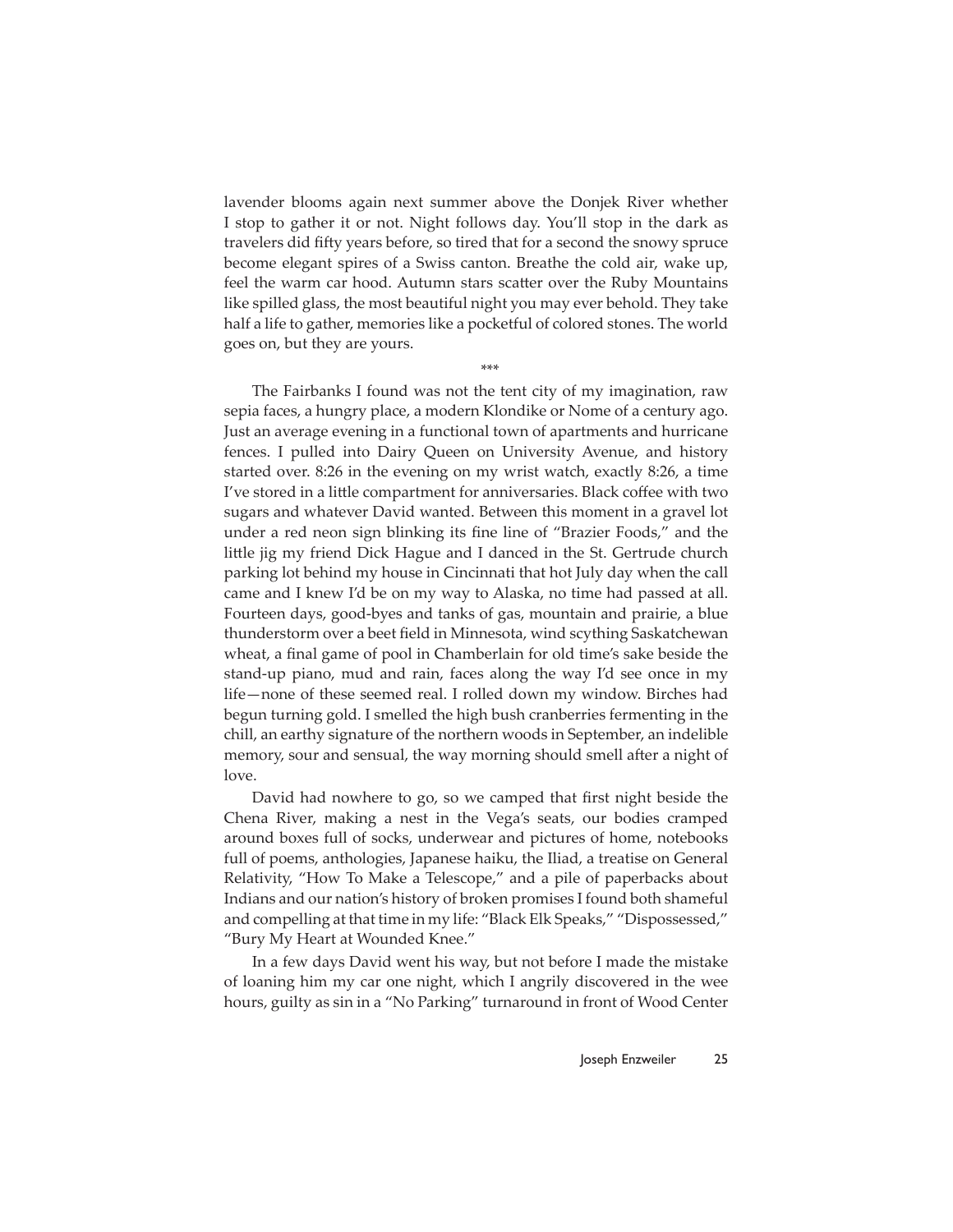on campus, the car so stoned it was unable to move, two wheels on the sidewalk, disgorging him and three blissfully altered young ladies fresh from their villages, drawing in their wake a cloud of marijuana and the reek of spilled beer I could smell in the carpet two years later. The next night I found him, unconscious on a lounge sofa, drunker than I'd ever seen a human being, his breathing shallow and erratic, face slack like a dying man. A long time I sat and spoke his name, my hand pressed on his back. It was October 21st, my twenty-fifth birthday. I watched the Cincinnati Reds defeat the Boston Red Sox in Game Seven of the 1975 World Series, an historic first live event ever broadcast to Alaska, a series some claim is the greatest of them all. I had borne the heartbreak of Carlton Fisk's eleventh inning blast in Game Six that sent the series to a seventh and deciding game the next night which, as Fate saw fit, aligned the stars and planets for the ultimate moment of triumph to come into conjunction with the day of my birth. In the morning, he was up and gone. Thirty-two years later I ran across his obituary in the paper. I can see it's him, now shorn of the splendid hair, but the same easy smile. He loved to fish, jig and traditional dance, loved his two daughters, it said, the joys of his life, then a six-inch column of all who loved him.

I thought of the moon over Kluane, the miles we talked and slept in our clothes, the beautiful silhouette that fooled me west of Whitehorse in the setting sun, splitting a last can of sardines, the night the Reds won it all. I tried to fill in the arc of his life. Now there you are David, looking at me from a sheet of newspaper. It's true, like the carpenter said, we meet again.

\*\*\*

I'd find the Klondike, one moiling for oil instead of gold, Dawson's prospectors now in hard hats and company shirts, its dreamers not slogging a grim ascent on foot up the White Pass beside their wrecked, discarded horses, but gliding in on 747s. Those who lived here before the Pipeline hunkered down and waited it out, knowing that the old life had gone forever. Fairbanks would emerge in a handful of years utterly remade—atop the wild horses of change it little comprehended and less controlled—into a future that, because of its surefire belief that the money would never run dry, it didn't much bother to shape.

From the hill, I saw a city reach toward the vast Subarctic. Chill settled in, September was near. Streetlights winked toward the distance like arms embracing all that Fairbanks hoped one day to become. Pipe yards sprawled under mercury lights, what they held soon to be assembled into wealth. Checker cabs worked the side streets, mining the night for